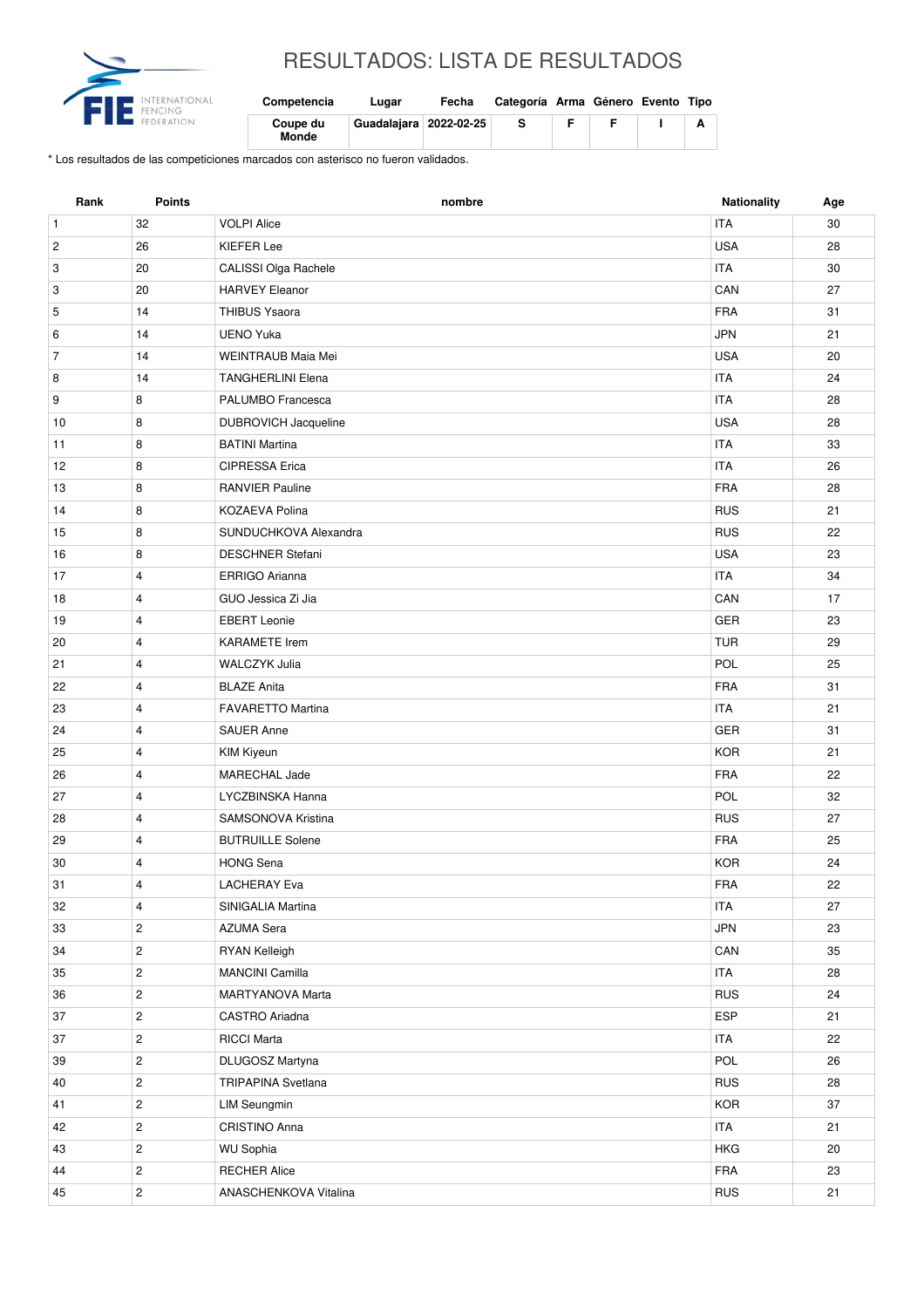| Rank | <b>Points</b>  | nombre                              | <b>Nationality</b> | Age |
|------|----------------|-------------------------------------|--------------------|-----|
| 46   | $\overline{c}$ | <b>KONDRICZ Kata</b>                | <b>HUN</b>         | 24  |
| 47   | $\mathbf{2}$   | <b>HERNANDEZ Alely</b>              | MEX                | 31  |
| 48   | $\mathbf{2}$   | PIRIEVA Leyla                       | <b>RUS</b>         | 29  |
| 49   | $\overline{c}$ | RHODES Zander                       | <b>USA</b>         | 19  |
| 50   | $\mathbf{2}$   | CHRZANOWSKA Marika                  | POL                | 27  |
| 51   | $\mathbf{2}$   | JELINSKA Martyna                    | POL                | 30  |
| 52   | $\mathbf{2}$   | <b>MESTERI Viktoria</b>             | <b>HUN</b>         | 26  |
| 53   | $\overline{2}$ | HONG Hyo Jin                        | <b>KOR</b>         | 28  |
| 54   | $\overline{2}$ | <b>MICHEL Nataly</b>                | <b>MEX</b>         | 32  |
| 55   | $\overline{2}$ | CHEUNG Kimberley Vanessa            | <b>HKG</b>         | 28  |
| 56   | $\overline{c}$ | <b>DIJOUX Mathilde</b>              | FRA                | 21  |
| 57   | $\overline{2}$ | <b>MARINO Maria</b>                 | ESP                | 29  |
| 57   | $\overline{2}$ | <b>SCRUGGS Lauren</b>               | <b>USA</b>         | 19  |
| 59   | $\mathbf{2}$   | <b>TAKEZAWA Shiori</b>              | <b>JPN</b>         | 20  |
| 60   | $\mathbf{2}$   | <b>GUILLAUME Meredith</b>           | <b>FRA</b>         | 25  |
| 61   | $\overline{c}$ | <b>KIM Rachael</b>                  | <b>USA</b>         | 17  |
| 62   | $\overline{c}$ | <b>TAFFEL Sara</b>                  | <b>USA</b>         | 27  |
| 63   | $\overline{c}$ | DHUIQUE-HEIN Aliya                  | GER                | 21  |
| 64   | $\overline{2}$ | <b>KANO Minami</b>                  | JPN                | 26  |
| 65   | $\mathbf{1}$   | <b>AZUMA Rio</b>                    | <b>JPN</b>         | 24  |
| 65   | $\mathbf{1}$   | PETROVA Elena                       | <b>RUS</b>         | 21  |
| 67   | $\mathbf{1}$   | PASZTOR Flora                       | <b>HUN</b>         | 24  |
| 68   | $\mathbf{1}$   | OH Hye Mi                           | <b>KOR</b>         | 37  |
| 69   | $\mathbf{1}$   | <b>WOHLGEMUTH Olivia</b>            | AUT                | 30  |
| 70   | $\mathbf{1}$   | <b>KANO Arisa</b>                   | <b>JPN</b>         | 22  |
| 71   | $\mathbf{1}$   | <b>ESTEBAN Maxine Isabel</b>        | PHI                | 22  |
| 72   | $\mathbf{1}$   | <b>MORI Chihiro</b>                 | <b>JPN</b>         | 24  |
| 73   | $\mathbf{1}$   | <b>BRETEAU Andrea</b>               | <b>ESP</b>         | 24  |
| 73   | $\mathbf{1}$   | <b>HABASHITA Kanna</b>              | <b>JPN</b>         | 21  |
| 75   | $\mathbf{1}$   | HONG Seo In                         | <b>KOR</b>         | 34  |
| 76   | $\mathbf{1}$   | <b>BERTHIER Amita</b>               | SGP                | 22  |
| 77   | $\mathbf{1}$   | <b>KIRSCHEN Kim</b>                 | GER                | 26  |
| 78   | $\mathbf{1}$   | POLTZ Anna                          | <b>HUN</b>         | 22  |
| 79   | $\mathbf{1}$   | MEZA OCEGUERA Victoria Maria Isabel | <b>MEX</b>         | 26  |
| 80   | $\mathbf{1}$   | DIAZ Maria Teresa                   | ESP                | 25  |
| 81   | $\mathbf{1}$   | MIYAWAKI Karin                      | <b>JPN</b>         | 25  |
| 82   | $\mathbf{1}$   | <b>KIM Solmin</b>                   | <b>KOR</b>         | 19  |
| 83   | $\mathbf{1}$   | <b>UMETSU Haruka</b>                | <b>JPN</b>         | 24  |
| 84   | $\mathbf{1}$   | <b>DEVORE Delphine</b>              | <b>USA</b>         | 21  |
| 85   | $\mathbf{1}$   | PATRU Morgane                       | FRA                | 24  |
| 86   | $\mathbf{1}$   | KONONOVA Angelina                   | <b>RUS</b>         | 21  |
| 87   | $\mathbf{1}$   | <b>TIEU May</b>                     | <b>USA</b>         | 21  |
| 88   | $\mathbf{1}$   | <b>KURACHI Miho</b>                 | <b>JPN</b>         | 29  |
| 89   | $\mathbf{1}$   | <b>GOMES Rafaella</b>               | <b>BRA</b>         | 19  |
| 90   | $\mathbf{1}$   | JORGENSEN Laeticia                  | DEN                | 23  |
| 91   | $\mathbf{1}$   | WONG Maxine Jie Xin                 | SGP                | 21  |
| 92   | $\mathbf{1}$   | <b>BRUGGER Lilli Maria</b>          | AUT                | 22  |
| 93   | $\mathbf{1}$   | REBOLLEDO Melissa                   | <b>MEX</b>         | 28  |
| 94   | $\mathbf{1}$   | <b>BINDER Sylvie</b>                | <b>USA</b>         | 23  |
| 95   | $\mathbf{1}$   | JOO Yeongji                         | <b>KOR</b>         | 21  |
|      |                |                                     |                    |     |